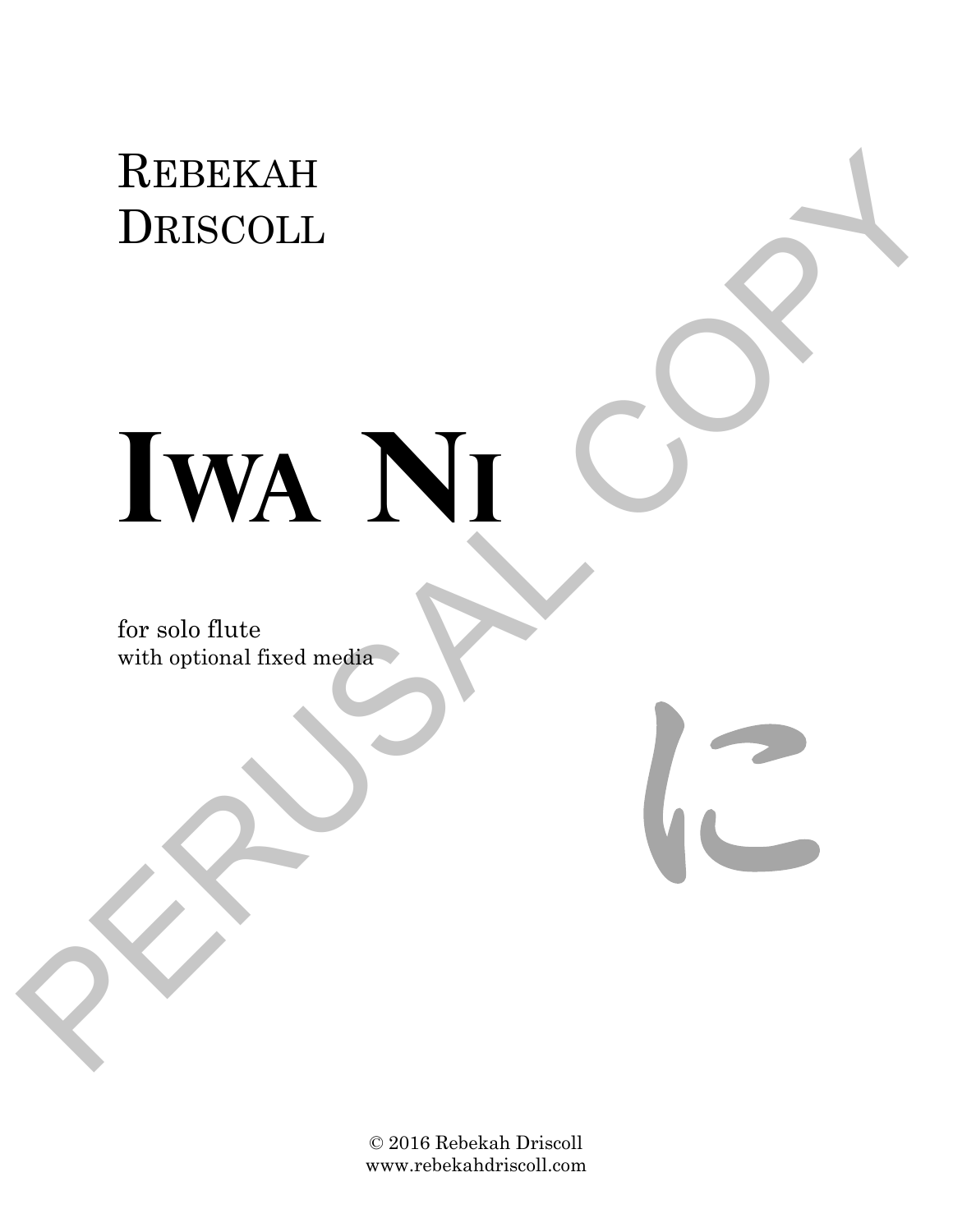### **ABOUT THIS PIECE**

The title *Iwa Ni* comes from a poem by 17th-century Japanese poet Matsuo Basho. By itself, *iwa ni* means something like "into the rock". Basho wrote the poem at the mountain temple of Risshakuji, as part of his 1,500-mile journey around northern Japan.

*Shizukesa ya* Silence *Semi no koe* Cicada's voice

*Iwa ni shimiiru* Permeating the rock

—Matsuo Basho (tr. Driscoll)

### **PERFORMANCE NOTES**



Glissando: requires an open-hole flute. Gradually uncover keys to raise the pitch smoothly.



Harmonics: finger the diamond-shaped note and produce partials by changing embouchure. Do not articulate them.



Trill to the note in parentheses.



Quartertones: use specific fingerings, rather than bending adjacent notes.



Very airy tone. It will be quieter than ordinary playing; dynamics are relative.



∫i-zu-ka

Whisper the syllables into the flute. Do not use your vocal cords. The International Phonetic Alphabet notation is a guide; adjust pronunciation if necessary to produce the indicated pitches.



Flutter tongue (with airy tone).

When performing with the pre-recorded sound, please note that pitches are based on the C overtone series. For example, E will be somewhat flat and  $B<sup>b</sup>$  very flat compared with equal temperament. F<sub>‡</sub> and  $A_{\parallel}$  approximate the 11th and 13th partials, respectively. The title face  $Ni$  conset from a poem by 17th-century depende post Mateus Banko.<br>But the title into the material in the matter spin term the result in the matter and the spin structure in the spin structure of the spin s

Accidentals, including quartertones, carry through the bar.

Duration: approximately 8 minutes.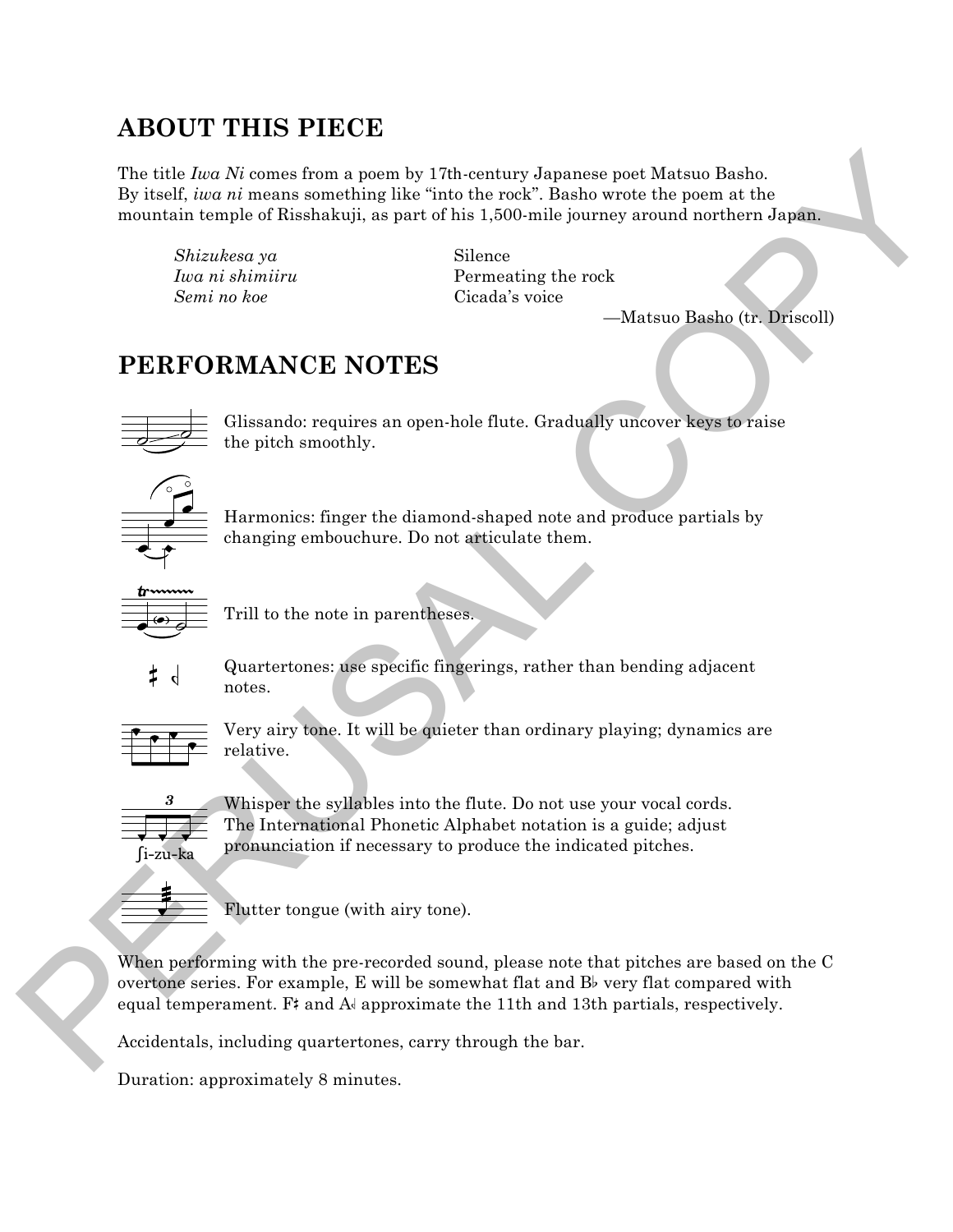## Iwa Ni



© 2016 Rebekah Driscoll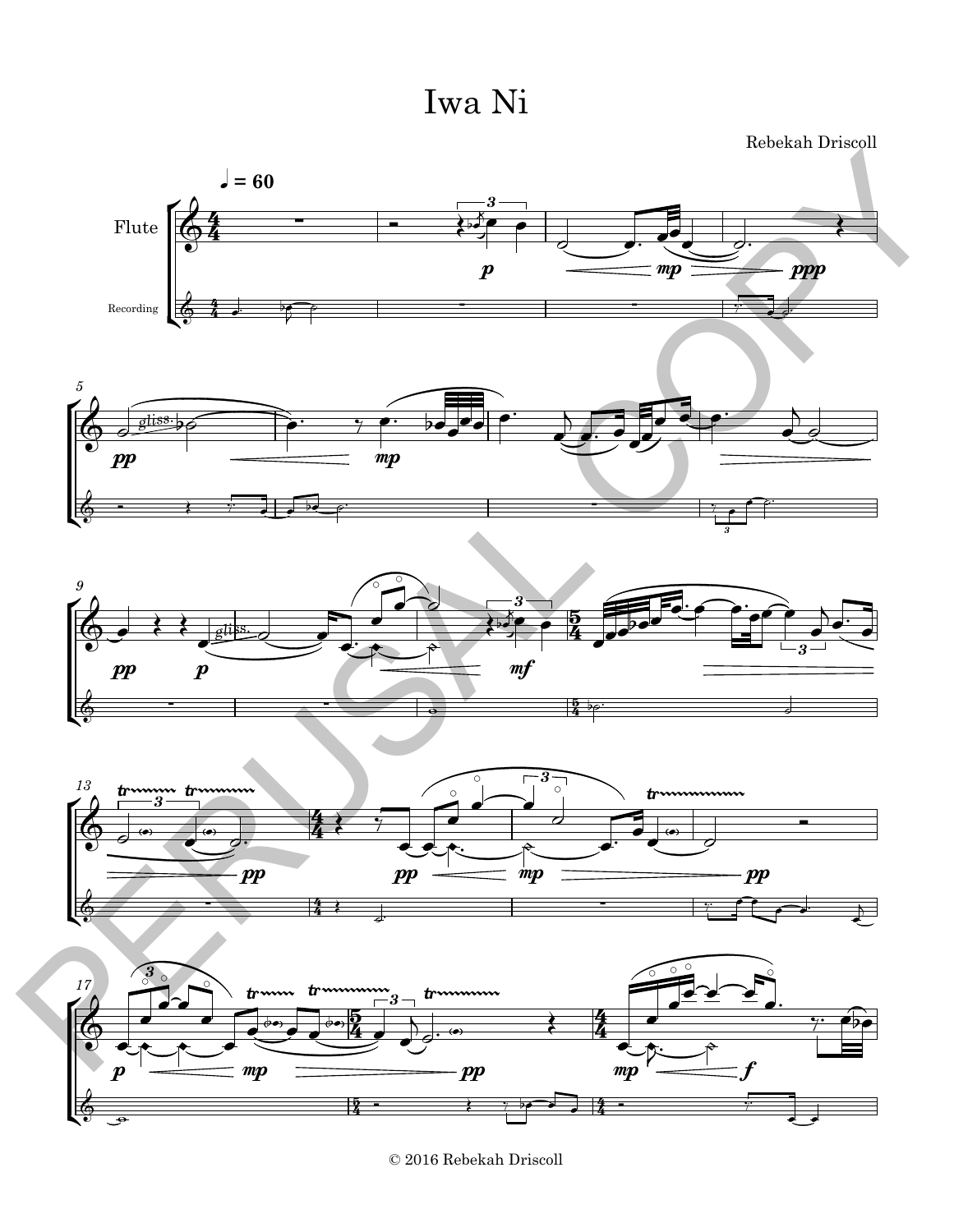







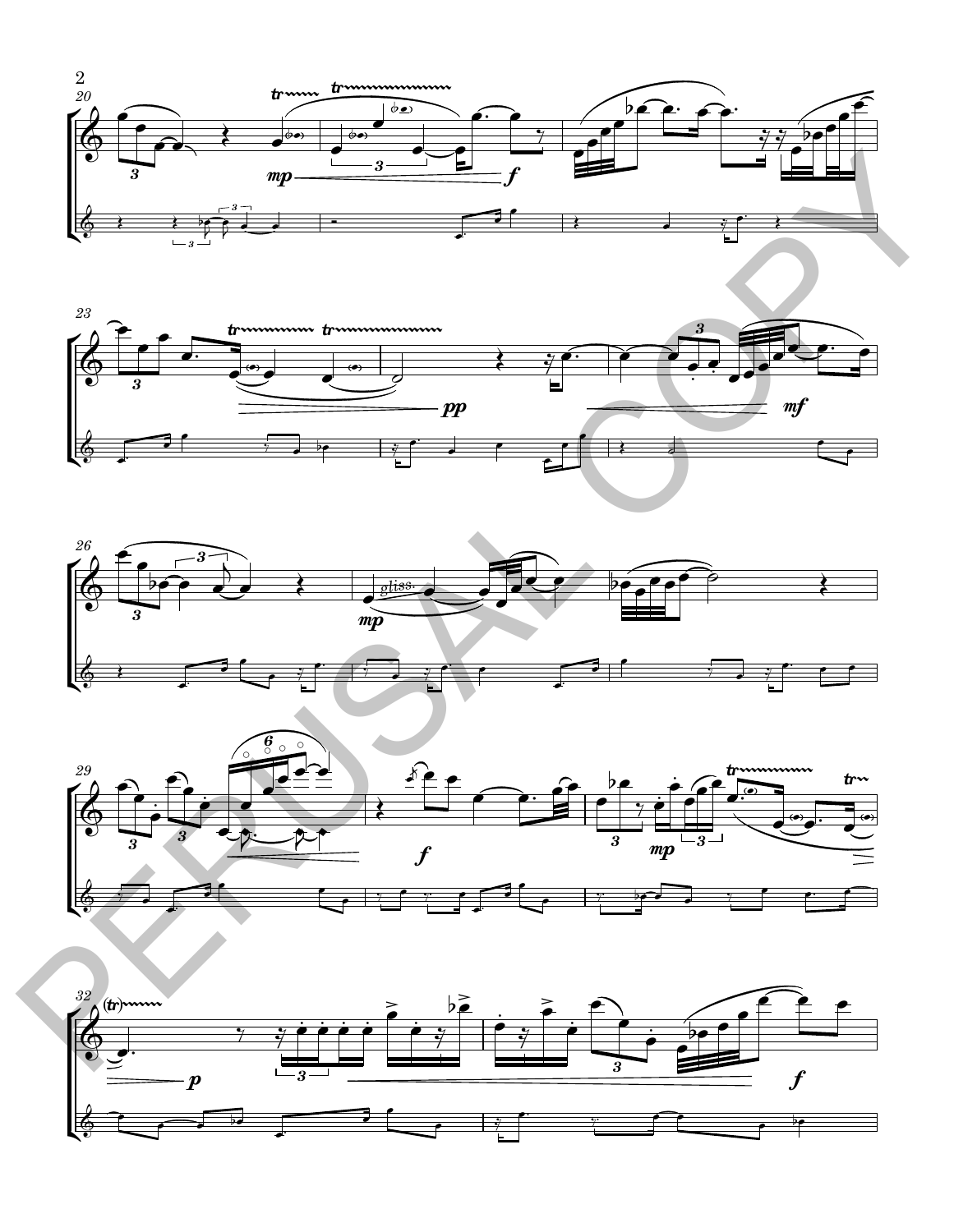







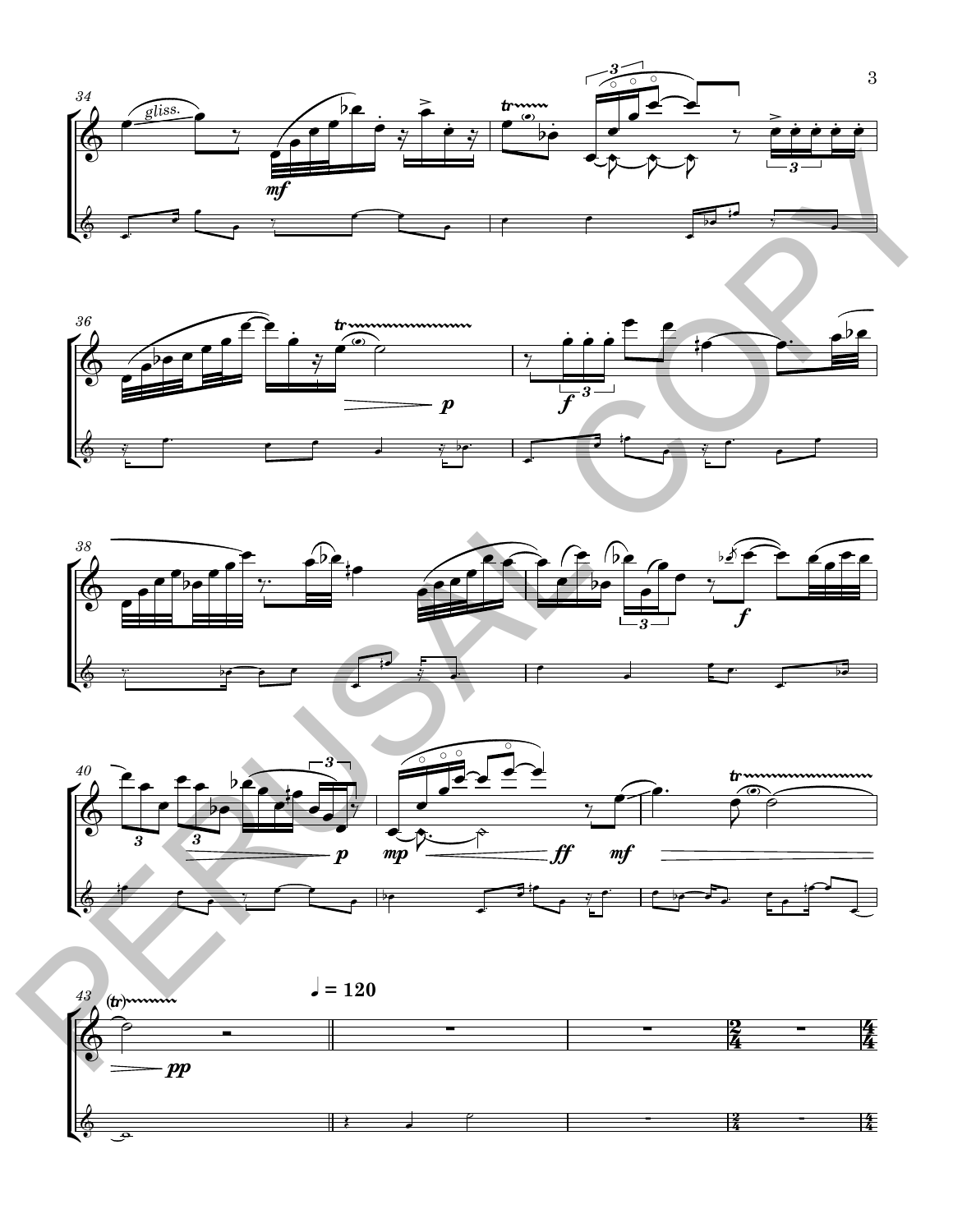









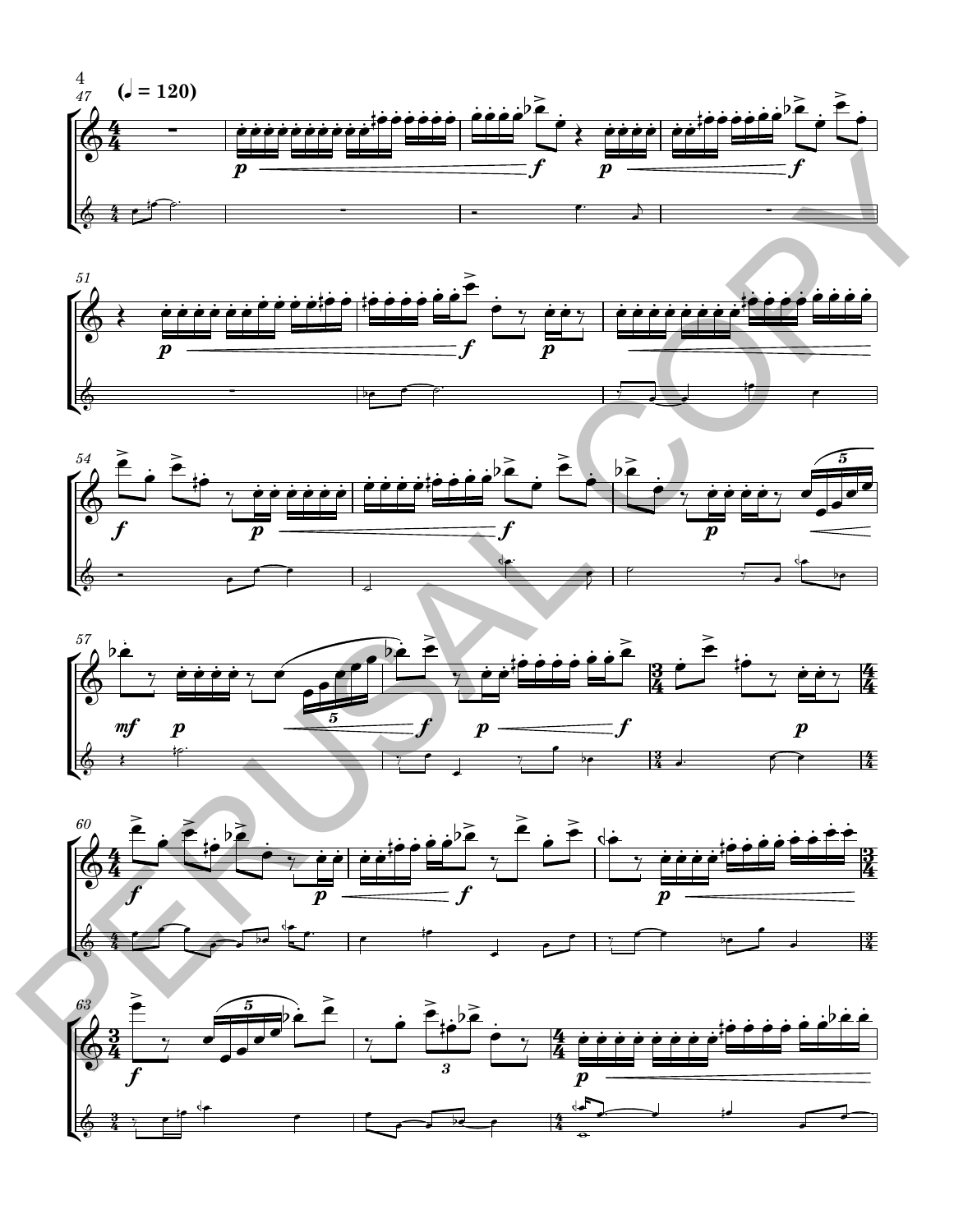









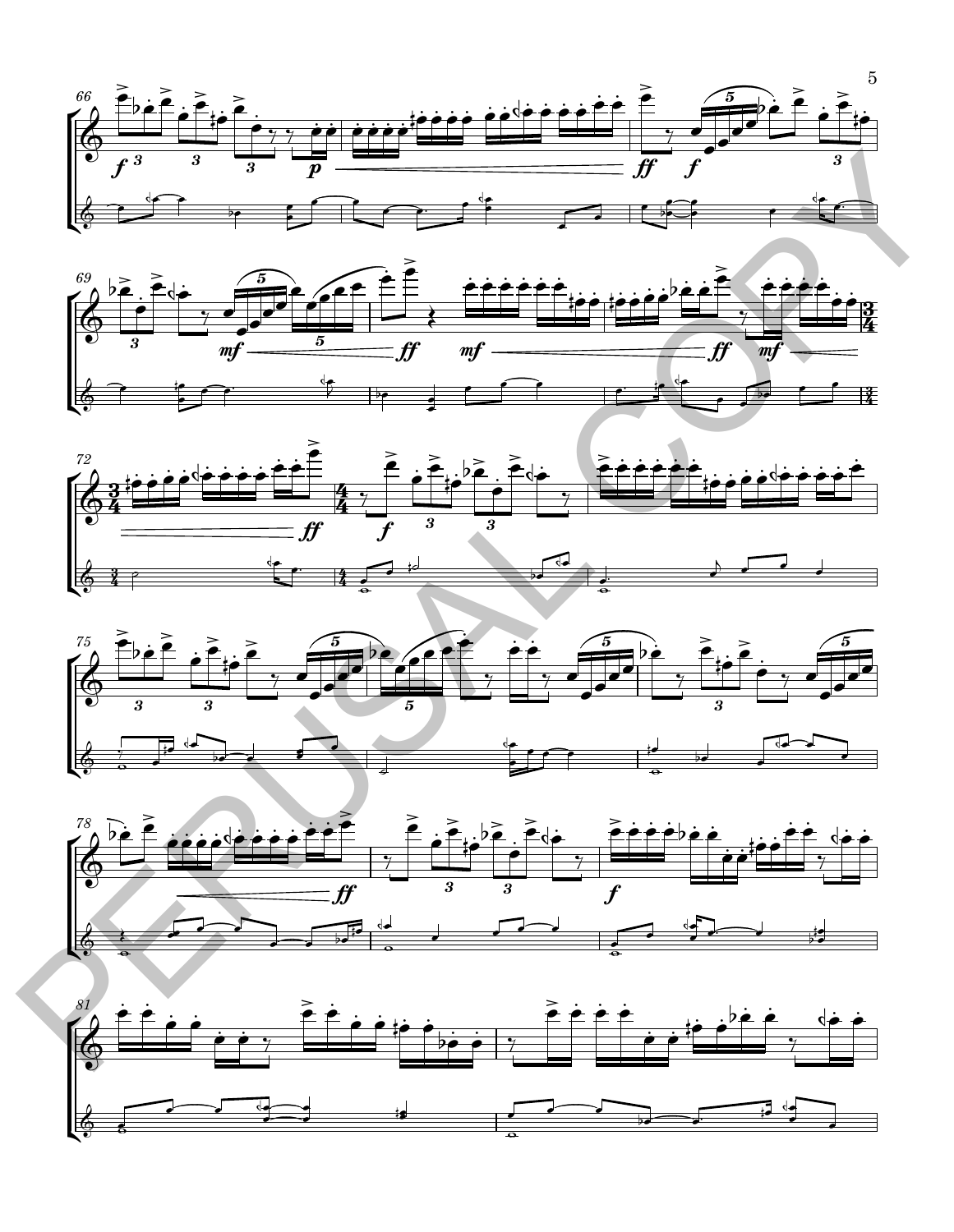